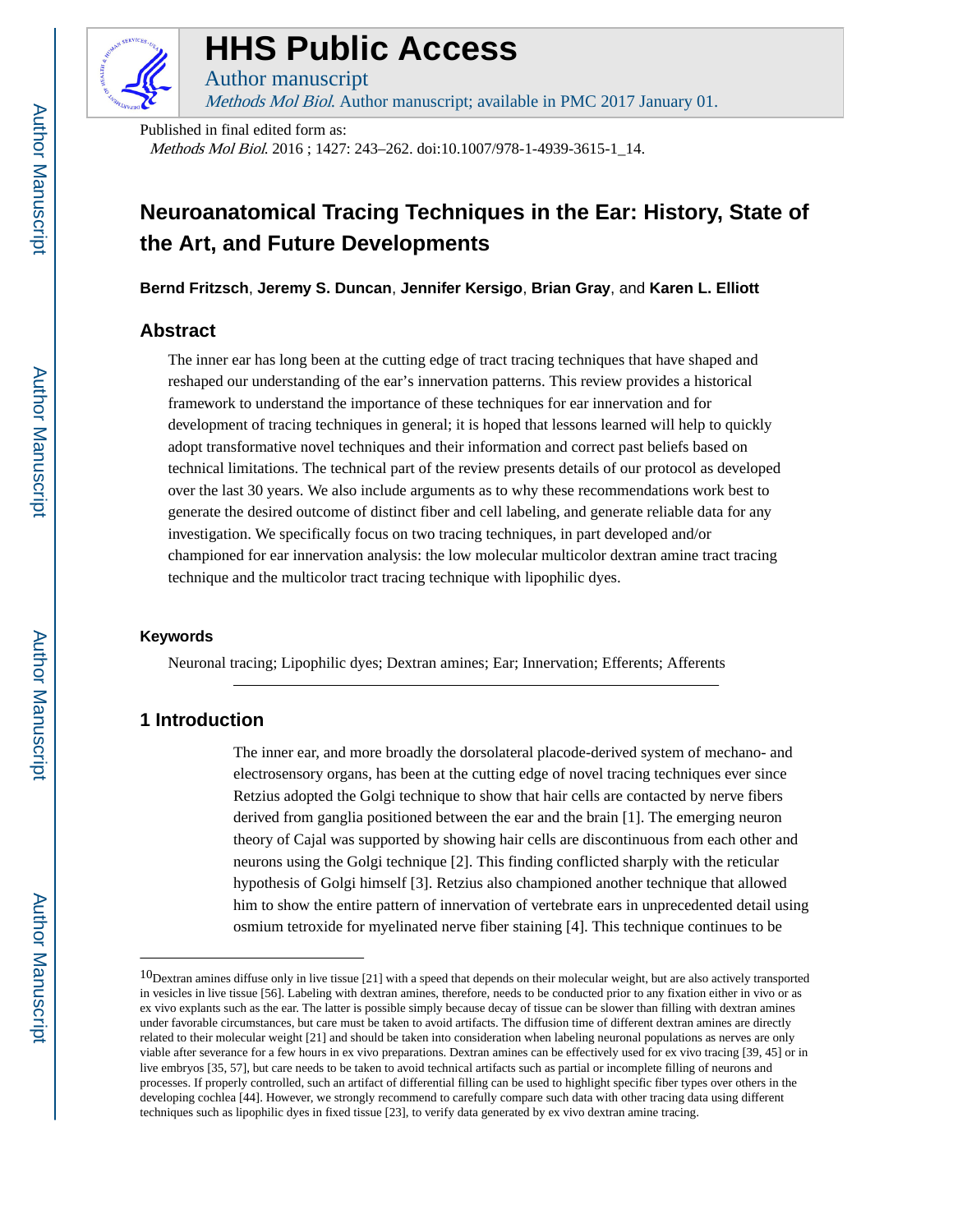used to show the distribution of myelinated nerve fibers in the ear today [5]. Not only was the myelinated nerve fiber staining an excellent technique to show the innervation in wholemounted ears, but this approach facilitated the identification of distinct sensory epithelia. Comparative analysis of innervation patterning led to identifying the basilar papilla as a precursor for the organ of Corti as well as the amphibian papilla being a unique and unifying feature across for amphibians [4, 6].

Despite all the information provided by these early techniques, the "early masters" also made some profound mistakes in their interpretation as a consequence of technical limitations. For example, Retzius did not know that myelin will lose lipids through alcohol preservation and thus cannot be stained by osmium. Using such alcohol-treated specimens, he failed to identify nerve fibers to a ninth inner ear sensory epithelium only found in gymnophionans [7]. This lack of understanding the technique's limitations led to a heated debate at its time [8, 9]. It took modern approaches to rectify this mistake [6] and demonstrate that the neglected and amphibian papilla are innervated by the same nerve twig, but are two parts of a single epithelium that end up in two different parts of the ear during development: the saccular recess (amphibian papilla aka saccular papilla) and the utricular recess (the neglected papilla aka utricular papilla). Even more profound were misinterpretations by Cajal (the master of Golgi staining) and his student, Lorente de No. Cajal stained fibers of what is now known as the olivo-cochlear bundle crossing in the hindbrain but believed this to be primary afferents forming an acoustic commissure similar to retinal fibers that cross to the contralateral side [10]. Lorente de No identified a rich variety of "afferent fibers" going to inner and outer hair cells, which he categorized into a multitude of fiber types [11, 12] not knowing that some of his more peculiar fiber types were in fact olivo-cochlear efferents, later identified using novel staining techniques for degenerating nerve fibers [13, 14]. While we now know that only two types of afferents and two types of efferents enter the organ of Corti [15], reaching that conclusion required applications of several new tracer techniques, each providing both lasting as well as sometimes transient insights.

Degeneration techniques in frogs implicated Purkinje cells as the source of efferent fibers to the ear. The first modern tract tracing technique, horseradish peroxidase (HRP) revealed this not to be true. The original reports implicating Purkinje fibers projecting to the inner ear were incorrect due to a technical error using evidence of degeneration of terminals as an indicator of connections [16]. Many first-generation retrograde fluorescent tracers to reach laboratories were injected into the ear and led to the identification of variably sized populations of extremely diverse cell types that were claimed to be efferents [17]. Only the detailed fiber tracings possible with HRP showed that efferents were distributed bilaterally in the brainstem of many vertebrates, and that efferents to the vestibular and cochlear/ auditory endorgans exhibit various degrees of segregation [18]. Additionally, HRP was used to show that efferents are derived facial motoneurons that segregate through selective migration away from facial branchial motoneurons [19, 20]. However, it took the invention of multicolor tract tracing with dextran amines [21, 22] and lipophilic dyes [21, 23] to demonstrate beyond a doubt the distribution of efferents in the hindbrain and their segregation through differential migration from the facial branchial motoneurons [24].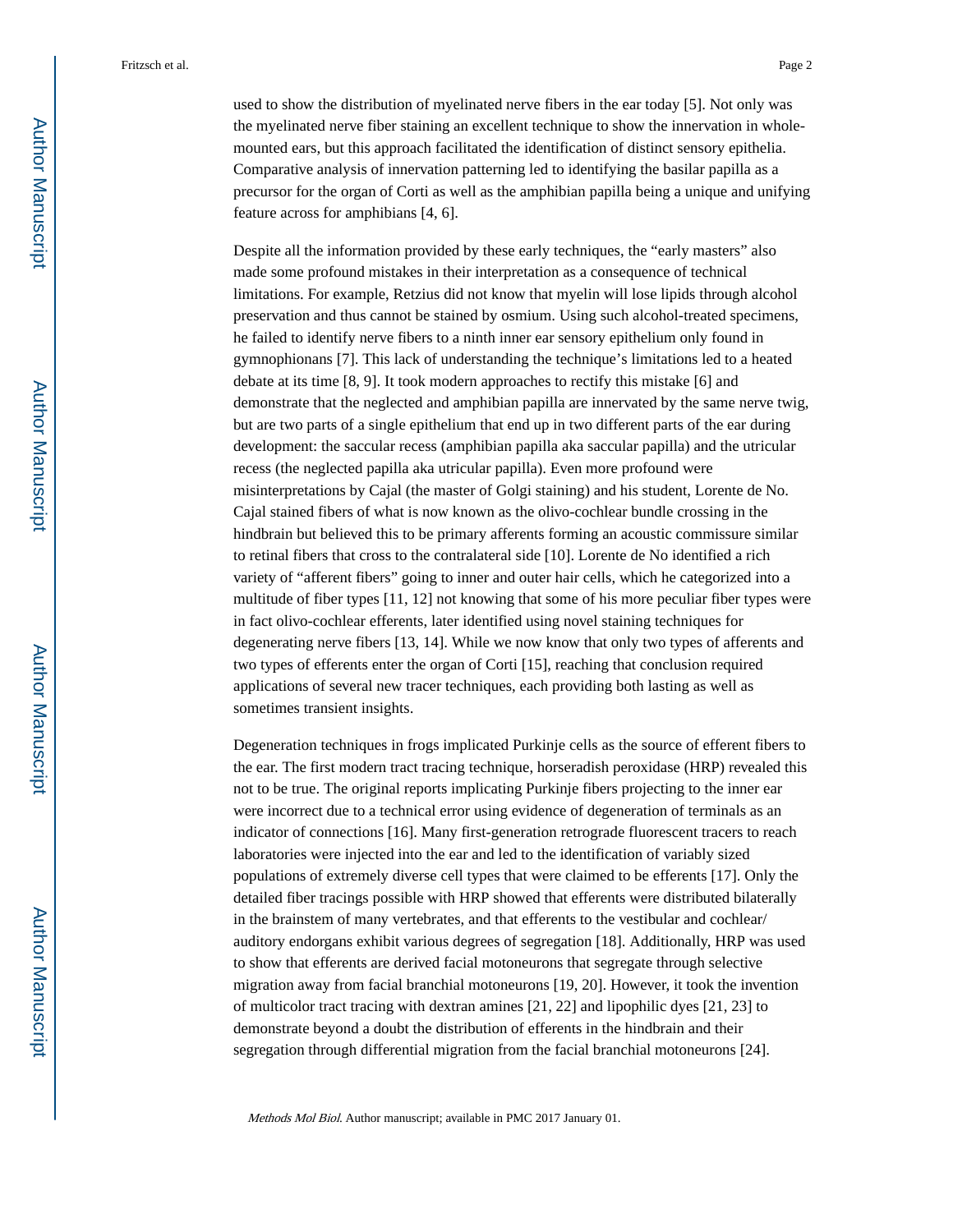Most problematic was the early use of Golgi staining to sort out development of inner and outer hair cell innervation. These "insights" were derived in part by the technical inability to recognize the four different afferent and efferent fiber types in early embryos. For example, despite the visual clarity and stunning details of Poljak and Lorente de No's drawings [12, 25], they were unable to categorize what they considered a multitude of afferent types with unknown quantitative ratios to the two types of hair cells. Obviously, growth of the fibers running along outer hair cells was the easiest to follow and both got the progressive expansion of this fiber type right. Other researchers utilized these insights in order to interpret their TEM data, which would have been impossible to interpret otherwise given the limited overview provided by this technique. In large part, based on the inability to distinguish between different fiber types, ideas were proposed that aimed to interpret the data in a hypothetical context of transient efferent and afferent connections [26, 27]. These transient fibers were reported by some to persist in the adult system [28], thereby generating lasting debates. Only modern tracing techniques, which allow complete filling of fibers from a specific source, could distinguish between afferents and efferents and clarified that afferents and efferents arrive at hair cells nearly simultaneously and that growth of afferents and efferents to outer hair cells is also tightly correlated in time [29]. Indeed, without filling fibers from their respective sources such a distinction would be impossible to make, as later markers making afferents and efferents distinct from one another are not present during the early sorting phase. More recent techniques using molecular approaches to label fibers have largely confirmed the earlier tract tracing data [30]. Moreover, the bilateral distribution of efferents was finally solved, when nerve fibers were found in mammals to project across the floor plate [31] and neurons were found to migrate across the floor plate in chicken [32].

The peripheral fiber-sorting problem of afferents and efferents found its match by the significant challenge to sort the projection pattern of afferents into the hindbrain. Using simple silver techniques or even Golgi staining did not allow detailing both the peripheral source of a given fiber (or fibers) and its central presentation. Different sources of afferents from vestibular and auditory endorgans, including the lateral line, were all believed to mingle in a large area called the acoustico-lateral (or octavo-lateral) area of the hindbrain [33]. In contrast to these claims, Golgi staining already showed that the afferents of the cochlea ended in a topological fashion in the cochlear nuclei, projecting information from different parts of the cochlea (different sound frequencies) to different parts of the cochlear nuclei [12]. However, it took modern HRP tracing to demonstrate that afferents from different parts of the lateral-line and inner ear each ended in distinct and non-overlapping areas and that the lateral line system of many aquatic vertebrates consists of both mechanosensory and electrosensory modalities, each projecting into their own target area of the hindbrain [34, 35]. Another finding related to modern tracing techniques was the discovery that hair cells with opposite polarity are in general each connected to unique afferents that project to distinct areas of the hindbrain [36–38].

The gain of insights using modern tracing techniques should not be mistaken as an indication that our current techniques are not also prone to artifacts such as false positives and false negatives. Given the past history of misinterpretations based on technical limitations, one can only guess what might happen with our current "insights" once new techniques come on line. As with past techniques, the limits of current techniques and thus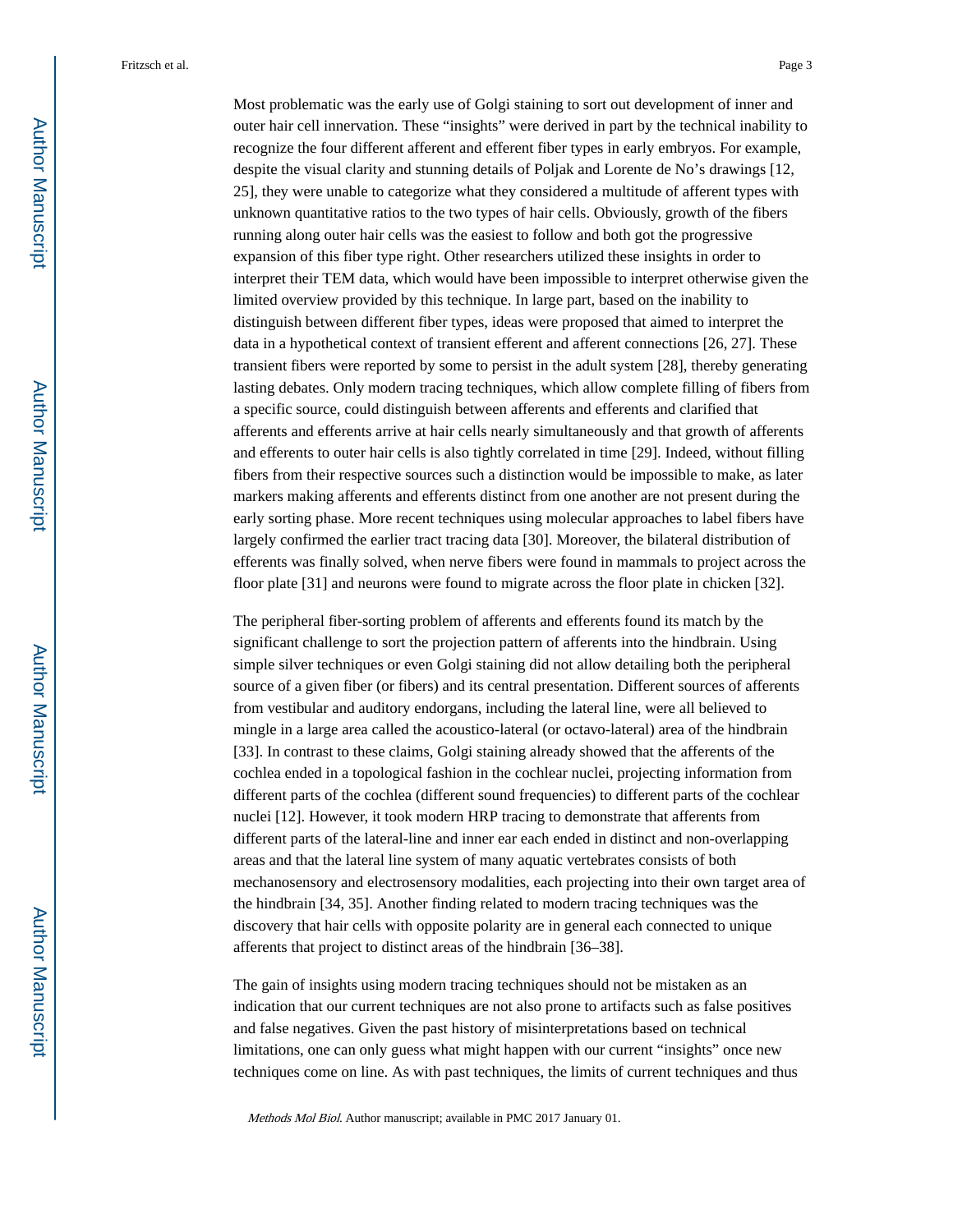the interpretations of data based on the "truth" revealed by them need to be understood to avoid entering data into the literature that require corrections that could have been avoided with proper precautions. As we present the detailed protocols below for dextran amine and lipophilic dye tracings in the ear, we also present our rationale for doing things the way we propose, minimizing known problems with these techniques exemplified in current and past publications.

#### **2 Materials**

#### **2.1 Laboratory Equipment**

- **1.** Stereomicroscope with light source ( $\sec^{\text{Note 1}}$ ).
- **2.** Peristaltic pump with 24–30G needles for perfusion of mice starting at embryonic day (E)  $12.5$  (see Note 2).
- **3.** Sylgard (Dow-Corning, Midland, MI) coated petri dishes (variable sizes depending on application) for dissections (see Note 3).
- **4.** Fine forceps and Vannas scissors for the dissection (Geuder G-19775, Heidelberg, Germany) (see Note 4).
- **5.** Sealable glass containers for tissue storage (variable sizes depending on size of tissue).
- **6.** Compresstome (Precisionary Instruments, Greenville, NC) (see <sup>Note 5</sup>).

#### **2.2 Chemicals for Dextran and Lipophilic Dye Tracing**

- **1.** NeuroVue dye (Molecular Targeting Technologies, West Chester, PA) (see Note  $6<sub>1</sub>$ .
- **2.** 3000 Molecular weight Dextran amine dye (Life Technologies, Grand Island, NY).
- **3.** Fixation solution consisting of 4 % PFA made in 1× PBS and 0.3 M sucrose to preserve extracellular space (*see* Note 7).

<sup>&</sup>lt;sup>1</sup>We strongly recommend a stereoscope with epifluorescent capacity to take images of application sites for documentation purposes. It is also advantageous to use an epifluorescent dissection scope for checking the diffusion of the dyes. After diffusion we recommend

using confocal microscopy for image acquisition.<br><sup>2</sup>In our experience the tissue preparation using transcardial perfusion is so far superior to immersion fixation that we strongly recommend the former approach.<br><sup>3</sup>There are multiple ways to work with tissue, but we find sylgard-covered Petri dishes the easiest way to manipulate embryos or to cut

dye wavers without dulling sharp and/or pointed tools. 4There are many suppliers on the market, but we found that the Geuder forceps and scissors are most useful for our techniques.

<sup>5</sup>We obtained better sections of fresh tissue with the compresstome compared to traditional vibratome sections. We do not recommend embedding tissue in any organic solvent to allow infiltration with wax, as this will invariably lead to a reduction in clarity of labeling and individual fibers will only be visible in a halo of washed out lipophilic dye. However, fixable dextran amines can be processed by these means or even methacrylate embedding without much negative effects.

<sup>6</sup>Since the dyes are photosensitive, store them in a cool dark area in their original package to minimize exposure to light and air. 7It is paramount to keep in mind that there is no easy way to avoid shrinking of the extracellular space with concomitant expansion of neurons [49], leading to rupture of the surrounding lipid bilayers of neurons. We highly recommend adding sucrose (0.3 M) to the perfusion to avoid excessively shrinking the extracellular space at the expense of neuron expansion [50, 51]. Increasing the concentration of PFA up to 10 % works also to fully preserve membranes and avoid any diffusion of lipophilic dyes out of ruptured membranes, as typically obtained with simple perfusion and most notably with immersion. If immersion is necessary, a 1 min pretreatment with 0.3 M sucrose followed by fixation in 4 % PFA is paramount to reduce membrane disruptions due to neuronal swelling [51].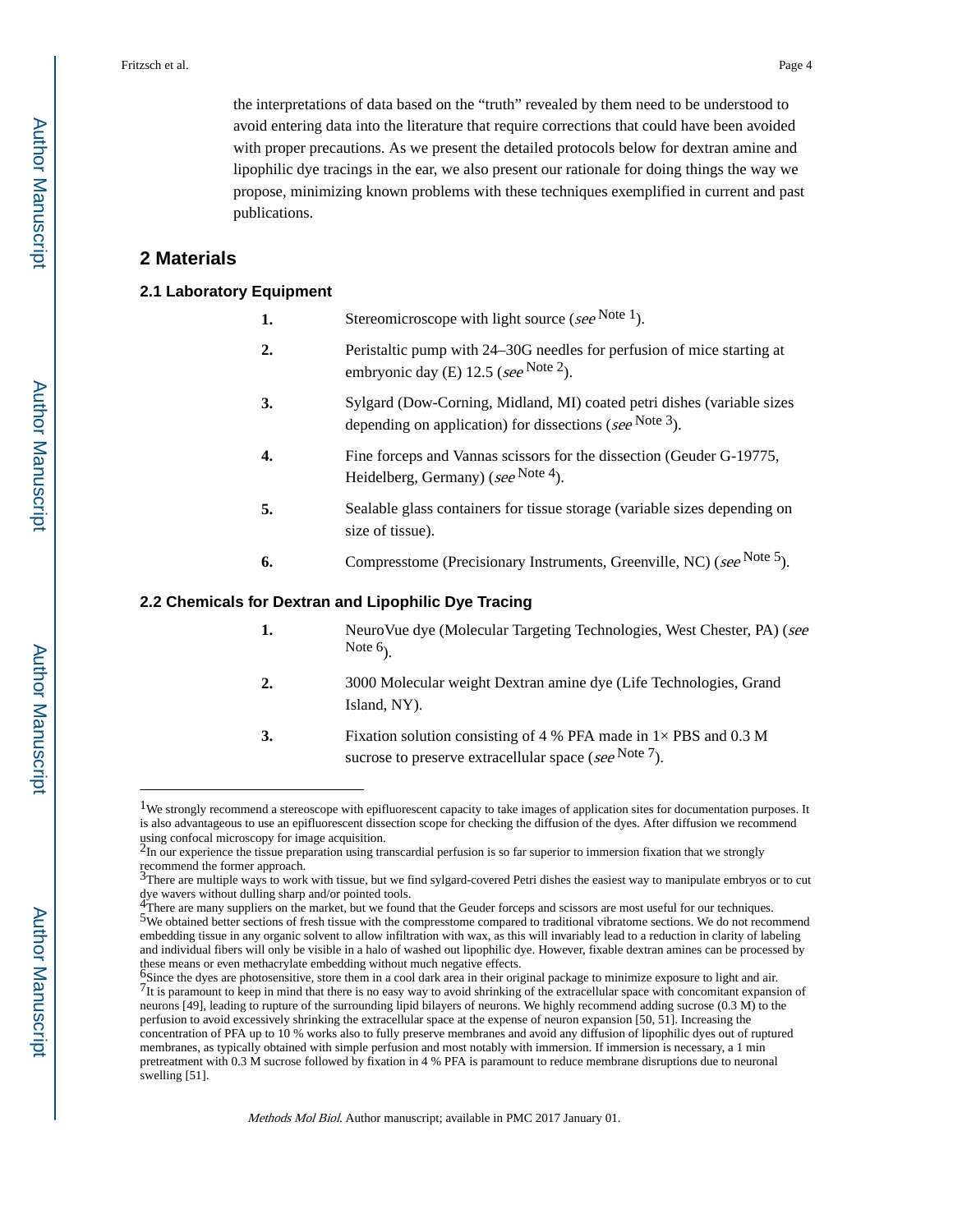|    | Glycerol for mounting media (see Note $8$ ). |
|----|----------------------------------------------|
| 5. | Glass slide and coverslips.                  |
| 6. | 0.5 M EDTA in water.                         |
| 7. | 70 % Ethanol in water.                       |

#### **3 Methods**

#### **3.1 Dye Labeling**

Two major techniques for neuronal tracing in vivo and in fixed tissue are dextran amine tract tracing  $[21, 35, 39, 40]$  and lipophilic dye tracing  $[41 - 43]$ . We will first describe the procedure for in vivo or ex vivo tract tracing (dextran amines) followed by the procedure for lipophilic dye tracing in aldehyde fixed tissue (NeuroVue).

**3.1.1 Dextran Amine Dye Application in Live Animals—**All experiments with animals should be approved by the institute's IACUC according to the guidelines set forth by the NIH. Dextran amines were introduced in 1986 [39, 40] and are now available in colors tuned to all wavelengths compatible with confocal imaging and conjugated to various sized dextrans (see Notes 9\_11).

- **1.** Dissolve dextran amine crystals in a drop of water until you have a saturated solution. Allow the edges of the water drop to recrystallize.
- **2.** Pre-load a tungsten needle with a small amount of dye by dragging it across the recrystallized edge. The amounts of dye on the tip can be varied by multiple sweeps through the partially crystallized fluid. We prefer to load the needle with a bolus of dye about two to four times the diameter of a tungsten needle.
- **3.** Anesthetize animals with appropriate anesthesia. For mice isoflurane works well, and for amphibians we recommend 0.02 % Benzocaine.
- **4.** Determine the area for dye application under a dissecting scope. Gently open up the tissue with vannas scissors to expose the neuronal population (brain applications) or nerve you want to label.

<sup>8</sup>We have used glycerol extensively in the past and have non-recommendable experiences with some of the more recent clearing agents. It is important to realize that lipophilic dyes will diffuse out of membranes as membrane lipids are dissolved in organic clearing agents leading to a blurred appearance of nerve fibers [52] instead of the detailed fiber imaging possible when avoiding organic solvents [53, 54]. A good overview of modern clearing agents was recently published [55] that appears to work better than most other recently proposed clearing agents, including preservation of membranes for electron microscopy. In our hands, it leads to rapid loss of lipophilic dyes.

Injection of dextran amines has the risk of dye expansion away from the injection site and this needs to be checked to guess the effective uptake area of dextran amines [56]. If at all possible, we suggest using a topical application rather than injections, to increase non-vesicular Golgi-like filling of fibers and neurons predominantly through passive dye diffusion along the concentration gradient inside the cell both retrograde and anterograde. It has been suggested that this procedure resembles chromatography, likely because sugar residues abound on the outside of cells slowing down diffusion relative to the inside of neurons [21].<br><sup>11</sup>Instead of fluorescent dyes, the use of biocytin as a tracer is also possible. However, while biocytin is cer

even the tiniest branch of a neuron, it has one disadvantage compared to fluorescent dextran amines: it requires visualization using the high affinity of streptavidin to biotin. Streptavidin, when conjugated to HRP, is a very large molecule that cannot easily be used for whole mount staining. Larger molecular weight dextran amines are not recommended as they tend to label only larger caliber fibers and cells, much like HRP [21]. Smaller molecules such as rhodamine can also be used but are difficult to fix and can pass through disrupted neuronal membranes, in particular in ex vivo preparations, leading to false positive labeling.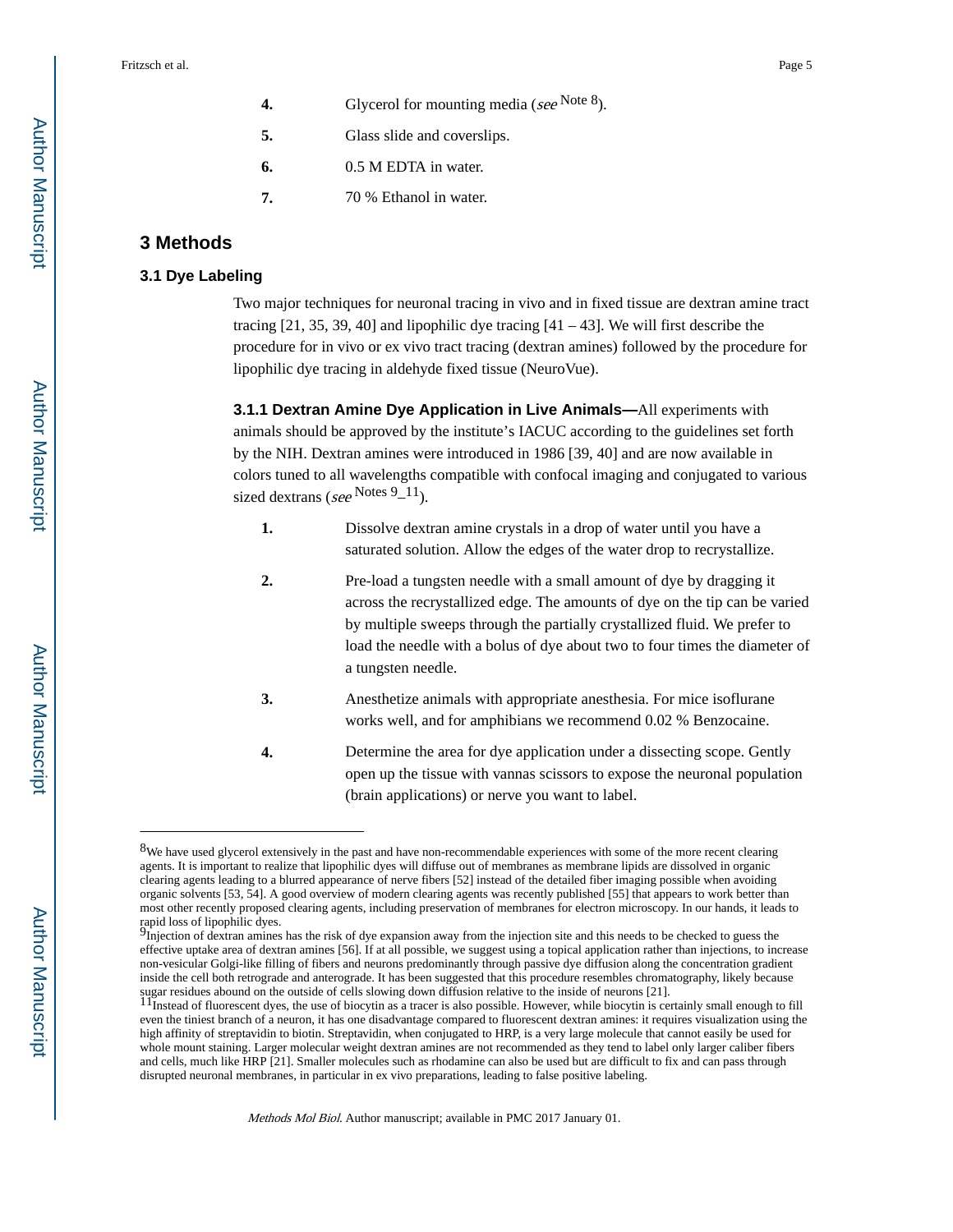- **5.** Make a cut/incision and use the tungsten needle to apply immediately the dye to the cut axons. Hold needle in place to let the dye dissolve for approximately 3–4 s and rinse the area with PBS multiple times to wash away all excess dye. Rapid application after nerve cutting and thorough washing are crucial steps that retain only dye diffused into severed fibers to anterogradely, retrogradely, or transganglionically filled neurons.
- **6.** Maintain the animals under a low dose of anesthesia while the dye diffuses or maintain ex vivo preparations in tissue culture medium [44, 45]. 3000 molecular weight dextran amine dyes diffuse at a rate of 2 mm/h at room temperature but the quality of labeling falls off steeply over distance. We do not exceed 3 h (or approximately 6 mm) to reliably label nearly all cut nerve fibers [32] (see Note 12).
- **7.** Fully anesthetize, then perfuse the animal transcardially with fixation solution. Use immersion for small animals, such as Xenopus larvae or ex vivo preparations (see Note 13).
- **8.** Prepare tissue as whole mounts [46] or sections using various embedding techniques, including methacrylate embedding [47].

**3.1.2 NeuroVue Application in Fixed Tissue—**NeuroVue dyes come in various colors suitable for all confocal laser wavelengths and allow, if combined with two photon microscopy, the segregation of up to six different colors for distinct labeling (Figs. 1, 2, 3, 4, 5, and 6) [41].

- **1.** Animals/tissue should be transcardially perfused with fixation solution and allowed to incubate in fixation solution at 4  $^{\circ}$ C for a minimum of 24 h (see Note  $13$ ).
- **2.** Determine a dye application site to selectively label the neuronal population under consideration using a dissecting scope (see Note 14).

<sup>&</sup>lt;sup>12</sup>Viability of the tissue for proper diffusion with or without transport is crucial. Do not attempt to label long distances in ex vivo fibers. Even labeling of a subpopulation is suspect of being incomplete in analogy with the Golgi technique that labeled only 1 % of neurons. As with Golgi staining, those fibers labeled tend to be completely labeled thus generating no indication of a labeling problem. Since ex vivo preparations can have a differential effect on viability and filling of different fiber types, compare the data to those derived from other techniques to verify the conclusions.<br><sup>13</sup>For transcardial perfusion, a syringe can be used; however, utilizing a small peristaltic pump with appropriately sized needles is

preferred, to maintain a constant pressure as recommended [51]. For best results in all portions of this protocol, the perfusion fixation step should be performed. For example, we perfuse mice starting with E12.5 and older. The tissue can be stored in 4 % PFA at 4 °C for 1 day to 6 months as long as exposure to bright light is avoided. Dextran amines remain stable after fixation, but can be bleached and are difficult to use in thick brain tissue or whole mount (due to lower fluorescence intensity), in particular when using 488 nm excitable dyes that are within the range of tissue autofluorescence. We do not recommend combining them with gluteraldeyde fixation, as this increases the fluorescence of the tissue dramatically, essentially wiping out the contrast.<br><sup>14</sup>Like other lipid tracers such as DiI and related substances, Neurovue fills entire neurons from an application site th

membranes (Fig. 6) by passive diffusion within the lipid bilayer surrounding each intact neuron. It is therefore paramount that the neuronal anatomy is fully understood in terms of background of connections, in order to place the dye on the most appropriate nerve for a given analysis [41]. Placing a dye too close to the desired imaging location results in both lateral diffusion of the dye, causing labeling of unwanted cell types and uneven fluorescence along the neuronal tract. Extract all extraneous tissue for good visualization of the chosen site for dye placement. However, some surrounding tissue may need to be kept to stabilize the inserted dye, and to make sure the dye does not become physically dislodged. If labeling two separate neuronal populations with different dyes, the placement of the dyes can be sequentially staggered if diffusion differences vary. It is important to realize that axonal and dendritic filopodia can extend for 100 μm or more with limited content of small actin bundles that are difficult to image in whole-mounted tissue [58]. Using lipophilic dyes easily allows imaging of structures such as filopodia, even in whole-mounted cochlea (Figs. 1, 2, and 3), or studying the transformation of growth cones into synapses in whole-mounted or sectioned cochlear nuclei (Figs. 4 and 5).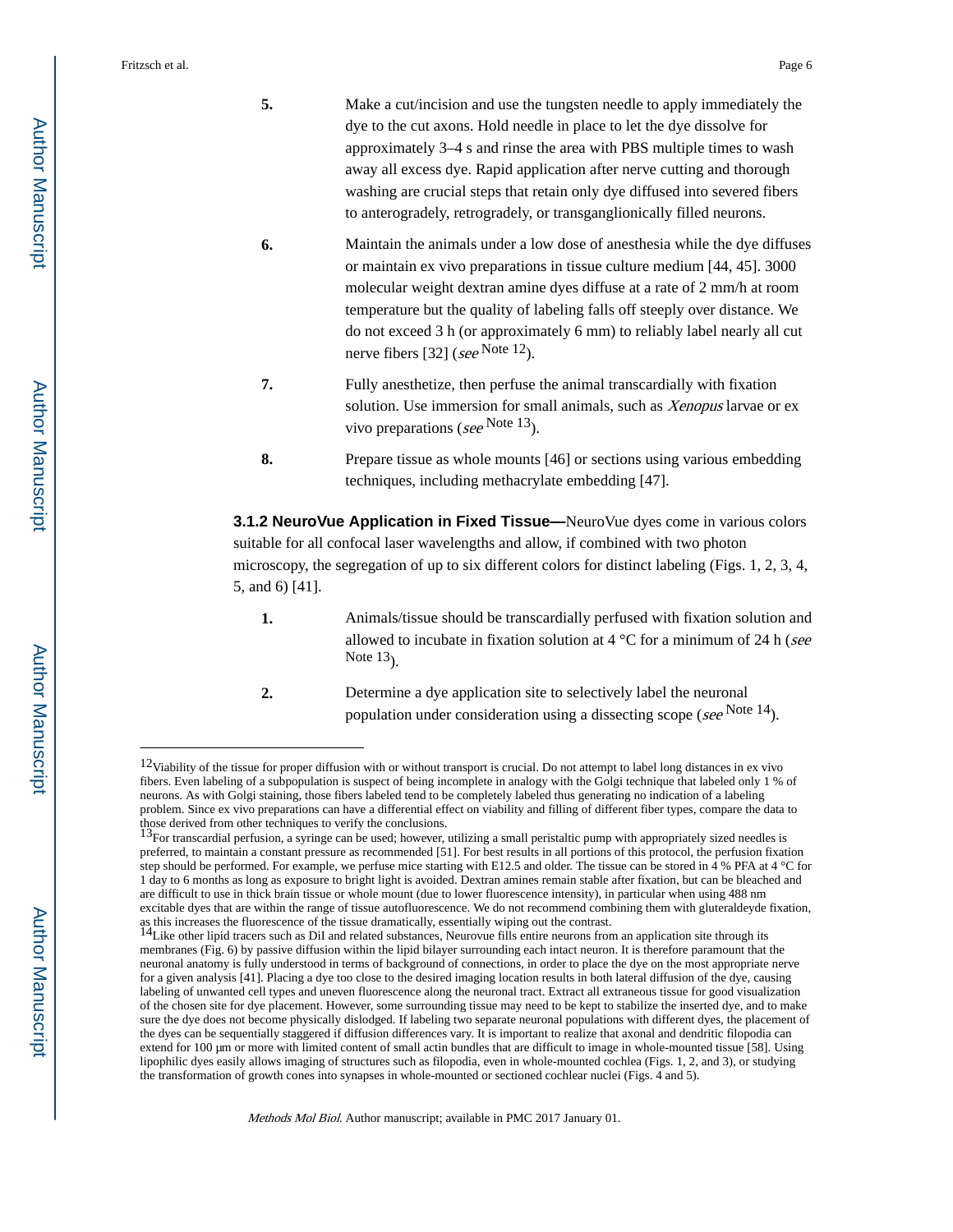- **3.** Apply dye as far from the area of interest as possible (1–2 mm). Choose a site where other neuronal populations will not project to as the neuronal population under consideration. A good understanding of neuroanatomy helps in this process (see Note  $14$ ).
- **4.** Cut the pre-loaded NeuroVue dye filter strips into appropriately sized triangular pieces with vannas scissors. The optimal size will be as small of a piece as possible, to avoid labeling other structures, while remaining large enough to label the population of interest and not become dislodged. The scissors used to cut the dye need to be rinsed in alcohol to remove dye residue and need to be clean of alcohol when cutting (70 % EtOH in water). This eliminates unintended contamination of tissue/cells with dye  $(see$  Note 15 $).$
- **5.** When inserting into soft tissue, such as the brain, we recommend to directly insert the filter using a point of the filter cut in a triangle to pierce the tissue (Fig. 1). This ensures the dye contacts all intended structures. For more rigid tissues, we suggest making an incision with scissors. Do not use a dissecting needle or other apparatus to push filter into tissues as this inadvertently leads to unintended labeling. For very small applications, we recommend compressing the filter wedge with forceps, to make the tip even sharper and the application site smaller.
- **6.** Place the specimens in a securely closed vial with 4 % PFA and incubate at  $\sim$ 36–65 °C in the dark for 2–7 days, depending on age and diffusion distance to be covered ( $\sim$ 2 mm per day at 65 °C). Elevated temperatures accelerate diffusion but also risk unusual labeling as membranes become unstable. We recommend parafilm to seal the container.
- **7.** Verify that the dye has diffused to the desired location, and dissect out tissue of interest, using a dissecting scope with epifluorescence (see Note 16).
- **8.** Whole mount the specimen on a slide with glycerol and coverslip for imaging with a confocal microscope (see  $N$ <sup>ote 17</sup>). If tissue is too large to be mounted on a slide, either remove extraneous tissue or section tissue.

<sup>15</sup>It may be beneficial to use forceps to compress the dye filter strips, if they are too thick for the application, as this enhances the rigidity of the filter for easy piercing of the tissue. We do not recommend the use of crystals for these applications, as even the smallest amount of crystal can easily lead to unintended labeling of fiber, thus ruining the preparation. In particular, when using mutant mouse tissue, we do not recommend using crystals because of possible artifacts that could lead to misinterpretation, such as alleged miswiring that may be related to inadvertent labeling with small crystals. It is absolutely essential, in our hands, to take images of the application site at the time of application as well as after completion of the diffusion, to make sure that the intended application is indeed what was labeled (Fig. 1). Excellent data for controlling application problems are provided in several publications [54, 59]. Failing to provide images of application sites should result in rejection of papers by reviewers, in particular if aberrant wiring in the

ear is claimed without being demonstrated, as we did in several of our papers [53, 59].<br><sup>16</sup>Visualizing dye diffusion with epifluorescence will underestimate the diffusion of the dye seen with a confocal microscope, which is much more sensitive. Usually visualization of 50–75 % of the desired diffusion length will indicate the dye diffused to the area of interest to be imaged by confocal microscopy. If dye is allowed to diffuse until it can be visualized with epifluorescence at the area of interest, there will be quenching when using confocal imaging.<br><sup>17</sup>Confocal settings can be gleaned from the information supplied with the dye or as described previously [41].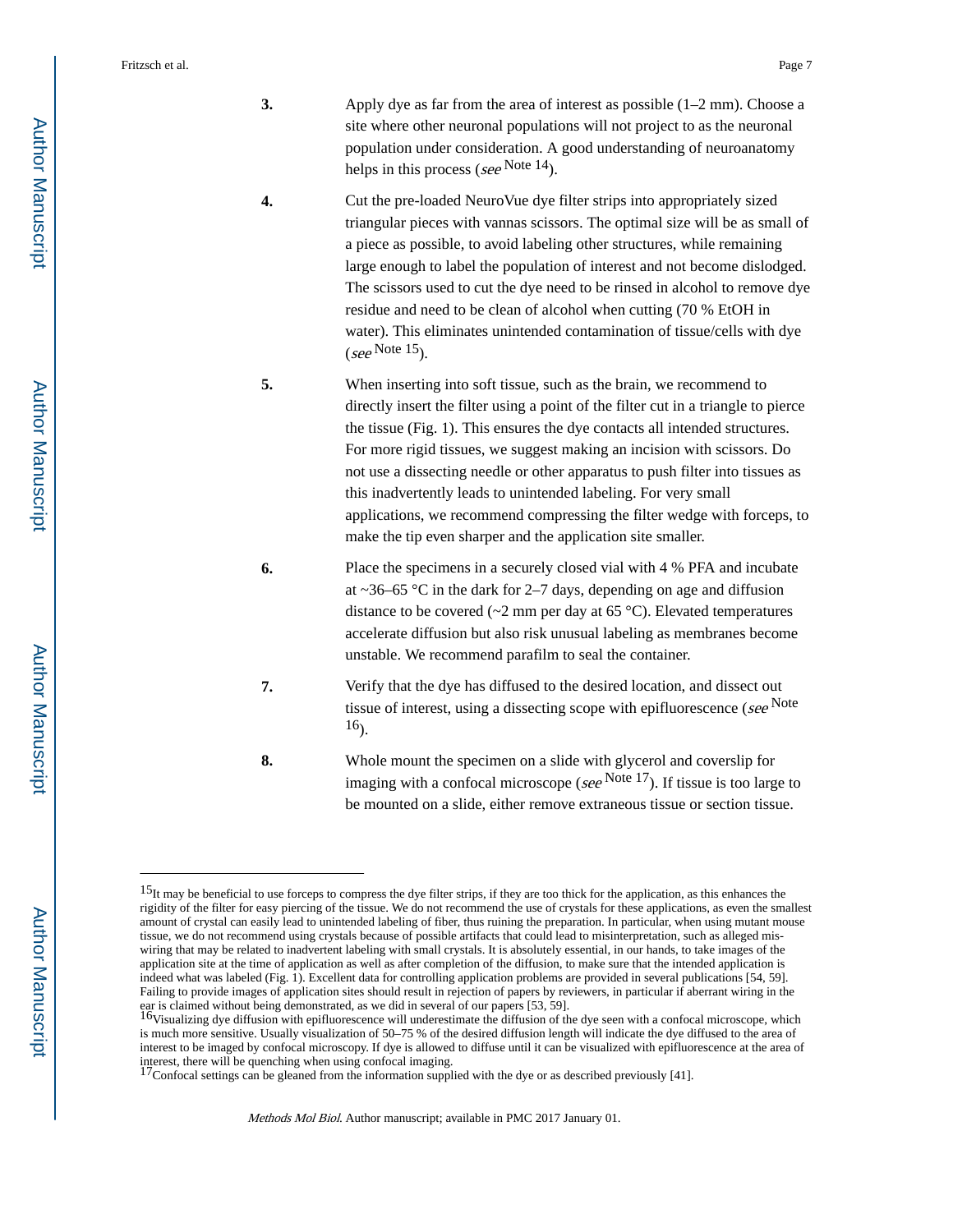- **9.** We found that sectioning with the compresstome leads to better results compared to vibratomes. However, both are suitable techniques to obtain thick  $(100-200 \,\mu m)$  sections.
- **10.** Mount sections with spacers to avoid compression in 100 % glycerol. Our experience with other mounting media has been negative, except for Moviol.
- **11.** Stay alert about future developments in tract tracing techniques using modern molecular approaches (see Note 18).

#### **3.2 3-Dimensional Reconstruction**

Tissues labeled with either dextran amine or lipophilic dyes or by immunohistochemistry can be subjected to 3-dimensional (3D) reconstruction of the confocal images obtained as described in [46, 48].

- **1.** Perform dye tracing following protocols outlined above.
- **2.** Decalcify tissue in ethylenediaminetetraacedic acid (EDTA) if bone is present.
- **3.** Mount tissue in a clearing solution or glycerol. Use spacers or vacuum grease so that the tissue is not compressed and obtain confocal images.
- **4.** Load the confocal file into Amira, Imaris, or similar 3D reconstruction software programs and manually segment the area(s) of interest to create a 3D rendering of the dye or immunohistochemistry stain.

#### **Acknowledgments**

Confocal images were obtained at the University of Iowa Carver Center for Imaging. We thank the Office of the Vice President for Research (OVPR), University of Iowa College of Liberal Arts and Sciences (CLAS), and the P30 core grant for support (DC 010362). This work was in part supported by a NASA base grant (Bernd Fritzsch) and 1R43GM108470-01 (Gray, Fritzsch).

#### **References**

- 1. Retzius G. Uber die peripherische Endigungsweise des Gehornerven. Biologische Untersuchungen. 1881; 3:1–51.
- 2. Ramón y Cajal S. Nobel lectures, physiology or medicine. 1906:1901–1921.
- 3. Golgi C. The neuron doctrine: theory and facts. Nobel Lecture. 1906; 1921:190–217.
- 4. Retzius G. Das Gehörorgan der Fische und Amphibien. Samson & Wallin, Stockholm. 1881
- 5. Kersigo J, Fritzsch B. Inner ear hair cells deteriorate in mice engineered to have no or diminished innervation. Front Aging Neurosci. 2015; 7:33. [PubMed: 25852547]

<sup>18</sup>Future directions—Tract tracing will always be used as a simple way to analyze mutant phenotypes or normal development without the need to do additional breeding, as is required with other techniques such as BRAINBOW [60] or CONFETI [61]. However, several new techniques are in the making that can potentially help to detail some of the open issues related to the development of fiber connections with hair cells. Cre-induced expression of various protein markers is a technique [30] that has recently been replaced by a next generation of fluorescent proteins that allow multicolor labeling [62], as demonstrated here with dextran amines and lipophilic dyes (Figs. 1 and 6). These approaches can be combined with high-resolution EM imaging, to obtain complete information about connections at the synaptic level [63], using correlated light and electron microscopy [64].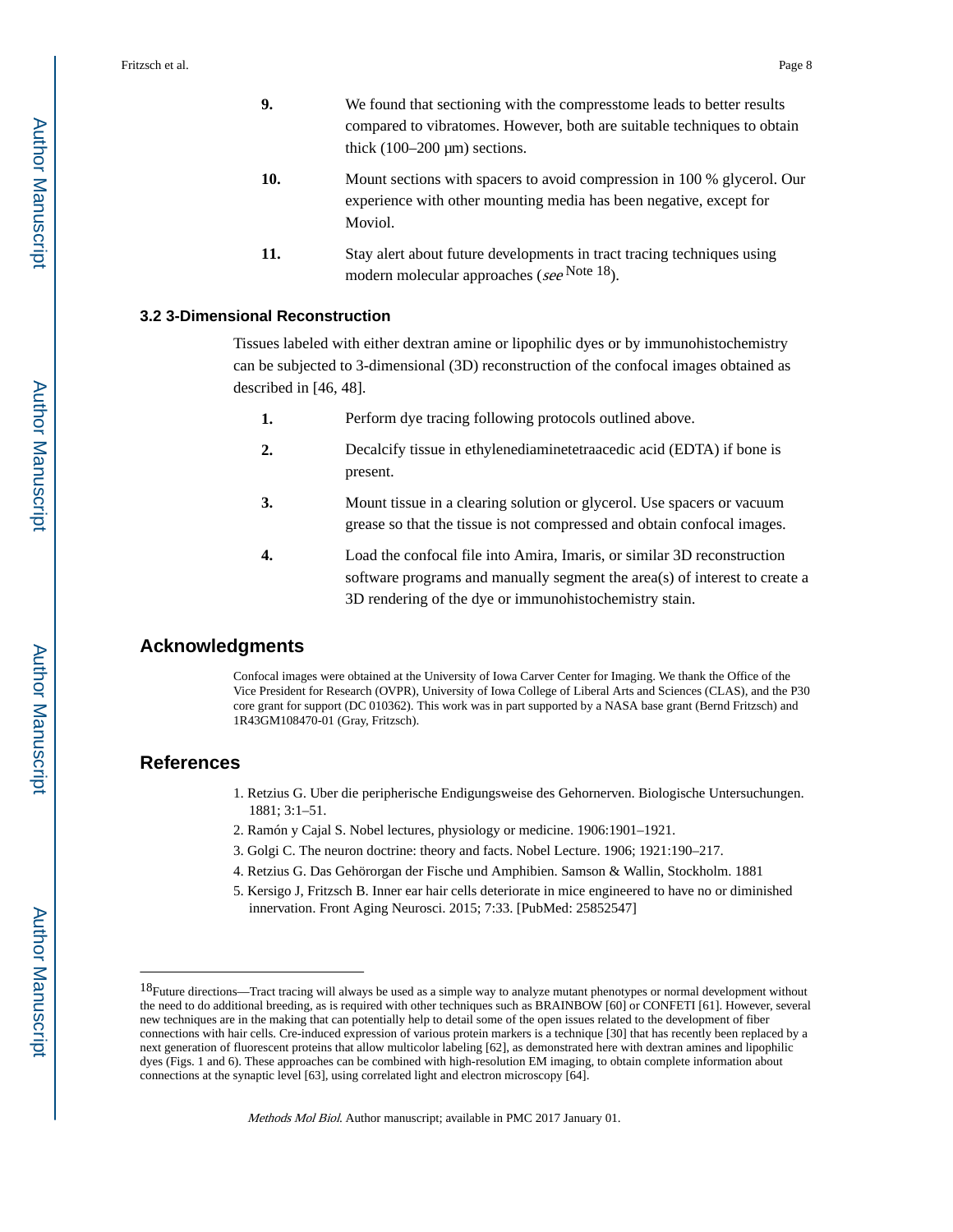- 6. Fritzsch B, Wake M. The inner ear of gymnophione amphibians and its nerve supply: a comparative study of regressive events in a complex sensory system (Amphibia, Gymnophiona). Zoomorphol. 1988; 108(4):201–217.
- 7. Sarasin P, Sarasin F. Zur Entwicklungsgeschichte und Anatomie der ceylonesischen Blindwühle Ichthyophis glutinosus. Das Gehörorgan. Ergebnisse Naturwiss Forsch auf Ceylon, Bd 2. Kreidels Verlag. Wiesbaden. 1888
- 8. Sarasin P, Sarasin F. Über das Gehörorgan der Caeciliiden. Anat Anz. 1892; 7:812–815.
- 9. Retzius G. Das Gehörorgan von caecilia annulata. Anat Anz. 1891; 6:82–86.
- 10. Ramón y Cajal, S. Histology of the nervous system of man and vertebrates. Vol. 1. Oxford University Press; New York, USA: 1995.
- 11. Lorent De No, R. The primary acoustic nuclei. Raven Press; New York: 1981.
- 12. Lorente de No R. The sensory endings in the cochlea. Laryngoscope. 1937; 47:373–377.
- 13. Rasmussen GL. The olivary peduncle and other fiber projections of the superior olivary complex. J Comp Neurol. 1946; 84(2):141–219. [PubMed: 20982804]
- 14. Rasmussen GL. Further observations of the efferent cochlear bundle. J Comp Neurol. 1953; 99(1): 61–74. [PubMed: 13084783]
- 15. Brown M, Pierce S, Berglund A. Cochlear-nucleus branches of thick (medial) olivocochlear fibers in the mouse: a cochaleotopic projection. J Comp Neurol. 1991; 303(2):300–315. [PubMed: 2013642]
- 16. Hillman DE. Light and electron microscopical study of the relationships between the cerebellum and the vestibular organ of the frog. Exp Brain Res. 1969; 9(1):1–15. [PubMed: 5808479]
- 17. Strutz J, Schmidt CL, Stürmer C. Origin of efferent fibers of the vestibular apparatus in goldfish. A horseradish peroxidase study. Neurosci Letts. 1980; 18(1):5-9. [PubMed: 6189014]
- 18. Roberts BL, Meredith GE. The efferent innervation of the ear: variations on an enigma. In: DB Webster, RR Fay, AN Popper. The evolutionary biology of hearing. Springer, New York. 1992:185–121.
- 19. Fritzsch B, Wahnschaffe U. Electron microscopical evidence for common inner ear and lateral line efferents in urodeles. Neurosci Letts. 1987; 81(1):48–52. [PubMed: 2447525]
- 20. Sienknecht UJ, Köppl C, Fritzsch B. Evolution and development of hair cell polarity and efferent function in the inner ear. Brain Beh Evol. 2014; 83(2):150–161.
- 21. Fritzsch B. Fast axonal diffusion of 3000 molecular weight dextran amines. J Neurosci Meth. 1993; 50(1):95–103.
- 22. Hellmann B, Fritzsch B. Neuroa natomical and histochemical evidence for the presence of common lateral line and inner ear efferents and of efferents to the basilar papilla in a frog, Xenopus laevis. Brain Beh Evol. 1996; 47(4):185–194.
- 23. Simmons, D.; Duncan, J.; de Caprona, DC.; Fritzsch, B. Development of the inner ear efferent system. In: Ryugo, DK.; Fay, RR.; Popper, AN., editors. Auditory and vestibular efferents. Springer; New York: 2011. p. 187-216.
- 24. Yang T, Bassuk AG, Stricker S, Fritzsch B. Prickle1 is necessary for the caudal migration of murine facial branchiomotor neurons. Cell Tissue Res. 2014; 357(3):549–561. [PubMed: 24927917]
- 25. Poljak S. Über den allgemeinen Bauplan des Gehörsystems und über seine Bedeutung für die Physiologie, für die Klinik und für die Psychologie. Zeitschrift für die gesamte Neurologie und Psychiatrie. 1927; 110(1):1–49.
- 26. Echteler SM. Developmental segregation in the afferent projections to mammalian auditory hair cells. Proc Natl Acad Sci U S A. 1992; 89(14):6324–6327. [PubMed: 1631126]
- 27. Bulankina A, Moser T. Neural circuit development in the mammalian cochlea. Physiology. 2012; 27(2):100–112. [PubMed: 22505666]
- 28. Sobkowicz HM, August BK, Slapnick SM. Synaptic arrangements between inner hair cells and tunnel fibers in the mouse cochlea. Synapse. 2004; 52(4):299–315. [PubMed: 15103696]
- 29. Fritzsch B, Dillard M, Lavado A, Harvey NL, Jahan I. Canal cristae growth and fiber extension to the outer hair cells of the mouse ear require Proxl activity. PLoS One. 2010; 5:e9377. [PubMed: 20186345]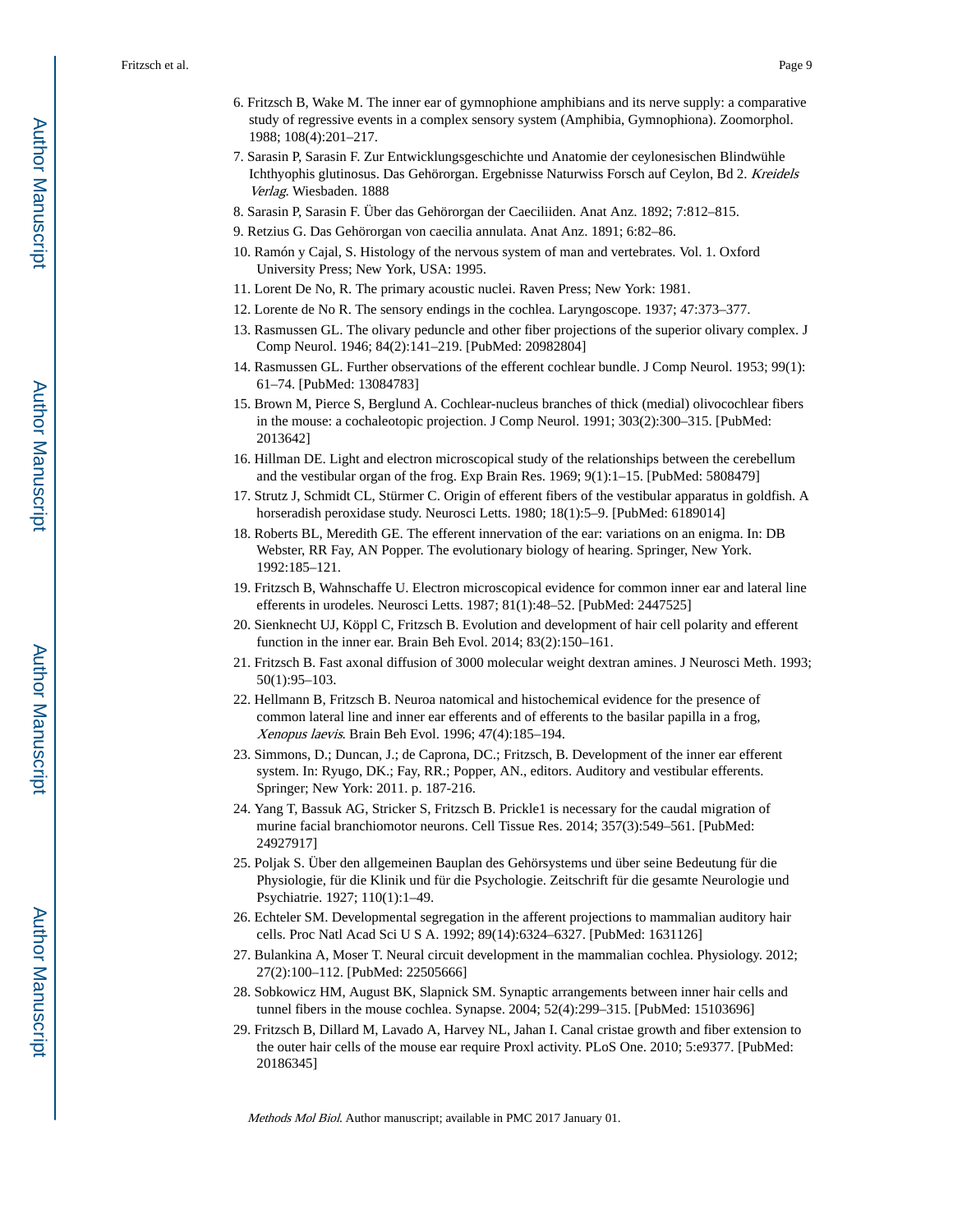- 30. Koundakjian EJ, Appler JL, Goodrich LV. Auditory neurons make stereotyped wiring decisions before maturation of their targets. J Neurosci. 2007; 27(51):14078–14088. [PubMed: 18094247]
- 31. Cowan CA, Yokoyama N, Bianchi LM, Henkemeyer M, Fritzsch B. EphB2 guides axons at the midline and is necessary for normal vestibular function. Neuron. 2000; 26(2):417–430. [PubMed: 10839360]
- 32. Fritzsch B, Christensen M, Nichols D. Fiber pathways and positional changes in efferent perikarya of 2.5- to 7-day chick embryos as revealed with dil and dextran amiens. J Neurobiol. 1993; 24(11): 1481–1499. [PubMed: 7506749]
- 33. Ayers H, Worthington J. The finer anatomy of the brain of Bdellostoma dombeyi. I. The acusticolateral system. Am J Anat. 1908; 8(1):1–16.
- 34. Fritzsch B. The pattern of lateral-line afferents in urodeles. Cell Tissue Res. 1981; 218(3):581–594. [PubMed: 7261043]
- 35. Fritzsch B, Gregory D, Rosa-Molinar E. The development of the hindbrain afferent projections in the axolotl: evidence for timing as a specific mechanism of afferent fiber sorting. Zoology. 2005; 108(4):297–306. [PubMed: 16351978]
- 36. Fritzsch B. Electroreceptors and direction specific arrangement in the lateral line system of salamanders? Zeitschrift für Naturforschung C. 1981; 36(5–6):493–496.
- 37. Maklad A, Kamel S, Wong E, Fritzsch B. Development and organization of polarity-specific segregation of primary vestibular afferent fibers in mice. Cell Tissue Res. 2010; 340(2):303–321. [PubMed: 20424840]
- 38. Fritzsch, B.; López-Schier, H. Evolution of polarized hair cells in aquatic vertebrates and their connection to directionally sensitive neurons. In: Bleckmann, H.; Mogdans, J.; Coombs, SL., editors. Flow sensing in air and water. Springer; New York: 2014. p. 271-294.
- 39. Glover J. Retrograde and anterograde axonal tracing with fluorescent dextran-amines in the embryonic nervous system. Neurosci Prot. 1995; 30:1–13.
- 40. Fritzsch B, Wilm C. Dextran amines in neuronal tracing. Trends Neurosci. 1990; 13(1):14. [PubMed: 1688669]
- 41. Tonniges J, Hansen M, Duncan J, Bassett MJ, Fritzsch B, Gray BD, Easwaran A, Nichols MG. Photo- and bio-physical characterization of novel violet and near-infrared lipophilic fluorophores for neuronal tracing. J Microsc. 2010; 239(2):117–134. [PubMed: 20629917]
- 42. Godement P, Vanselow J, Thanos S, Bonhoeffer F. A study in developing visual systems with a new method of staining neurones and their processes in fixed tissue. Development. 1987; 101(4): 697–713. [PubMed: 2460302]
- 43. Wilm C, Fritzsch B. Ipsilateral retinal projections into the tectum during regeneration of the optic nerve in the cichlid fish Haplochromis burtoni: a dil study in fixed tissue. J Neurobiol. 1992; 23(6): 692–707. [PubMed: 1431840]
- 44. Huang L-C, Thorne PR, Housley GD, Montgomery JM. Spatiotemporal definition of neurite outgrowth, refinement and retraction in the developing mouse cochlea. Development. 2007; 134(16):2925–2933. [PubMed: 17626062]
- 45. Bleckmann H, Niemann U, Fritzsch B. Peripheral and central aspects of the acoustic and lateral line system of a bottom dwelling catfish, Ancistrus sp. J Comp Neurol. 1991; 314(3):452–466. [PubMed: 1726106]
- 46. Elliott KL, Houston DW, DeCook R, Fritzsch B. Ear manipulations reveal a critical period for survival and dendritic development at the single- cell level in Mauthner neurons. Dev Neurobiol. 2015; doi: 10.1002/dneu.22287
- 47. Fritzsch B, Northcutt R. A plastic embedding technique for analyzing fluorescent dextran- amine labelled neuronal profiles. Biotech Histochem. 1992; 67(3):153–157. [PubMed: 1377506]
- 48. Kopecky BJ, Duncan JS, Elliott KL, Fritzsch B. Three-dimensional reconstructions from optical sections of thick mouse inner ears using confocal microscopy. J Microsc. 2012; 248(3):292–298. [PubMed: 23140378]
- 49. Thorne RG, Nicholson C. In vivo diffusion analysis with quantum dots and dextrans predicts the width of brain extracellular space. Proc Natl Acad Sci U S A. 2006; 103(14):5567–5572. [PubMed: 16567637]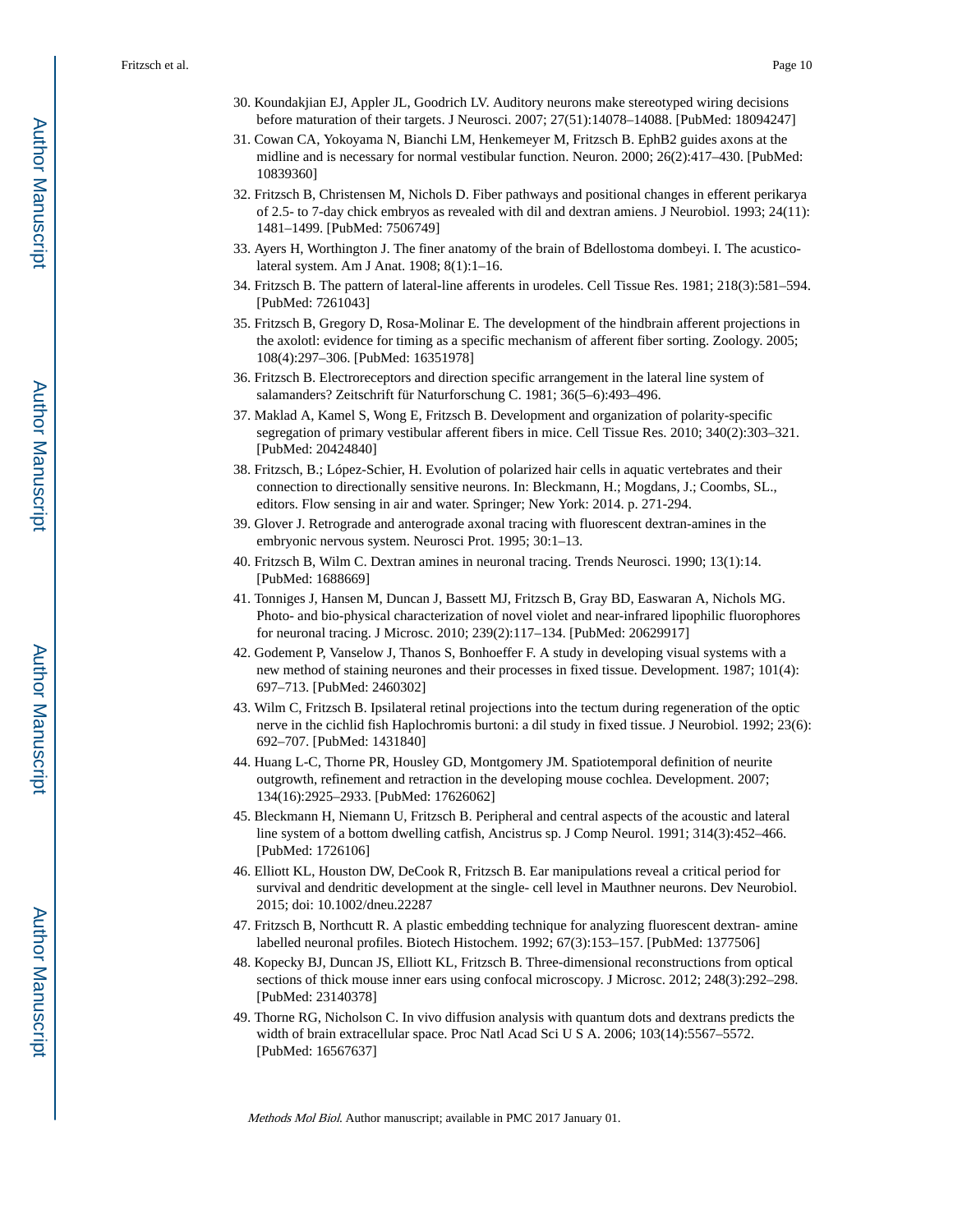- 50. Fritzsch B. Observations on degenerative changes of Purkinje cells during early development in mice and in normal and otocyst-deprived chickens. Anat Embryol. 1979; 158(1):95–102. [PubMed: 525827]
- 51. Cragg B. Preservation of extracellular space during fixation of the brain for electron microscopy. Tissue Cell. 1980; 12(1):63–72. [PubMed: 6987773]
- 52. Lu CC, Cao X-J, Wright S, Ma L, Oertel D, Goodrich LV. Mutation of Npr2 leads to blurred tonotopic organization of central auditory circuits in mice. PLoS Genetics. 2014; 10(12):e1004823. [PubMed: 25473838]
- 53. Jahan I, Kersigo J, Pan N, Fritzsch B. Neurod1 regulates survival and formation of connections in mouse ear and brain. Cell Tissue Res. 2010; 341(1):95–110. [PubMed: 20512592]
- 54. Maklad A, Fritzsch B. Partial segregation of posterior crista and saccular fibers to the nodulus and uvula of the cerebellum in mice, and its development. Dev Brain Res. 2003; 140(2):223–236. [PubMed: 12586428]
- 55. Costantini I, Ghobril J-P, Di Giovanna AP, et al. A versatile clearing agent for multi-modal brain imaging. Sci Rep. 2015; 5:9808. [PubMed: 25950610]
- 56. Tsuriel S, Gudes S, Draft RW, Binshtok AM, Lichtman JW. Multispectral labeling technique to map many neighboring axonal projections in the same tissue. Nat Methods. 2015; 12(6):547–552. [PubMed: 25915122]
- 57. Manns M, Fritzsch B. The eye in the brain: retinoic acid effects morphogenesis of the eye and pathway selection of axons but not the differentiation of the retina in Xenopus laevis. Neurosci Letts. 1991; 127(2):150–154. [PubMed: 1881624]
- 58. Gehler S, Gallo G, Veien E, Letourneau PC. p75 neurotrophin receptor signaling regulates growth cone filopodial dynamics through modulating RhoA activity. J Neurosci. 2004; 24(18):4363–4372. [PubMed: 15128850]
- 59. Pauley S, Lai E, Fritzsch B. Foxg1 is required for morphogenesis and histogenesis of the mammalian inner ear. Dev Dyn. 2006; 235(9):2470–2482. [PubMed: 16691564]
- 60. Cai D, Cohen KB, Luo T, Lichtman JW, Sanes JR. Improved tools for the Brainbow toolbox. Nat Methods. 2013; 10(6):540–547.
- 61. Abe T, Fujimori T. Reporter mouse lines for fluorescence imaging. Dev Growth Differ. 2013; 55(4):390–405. [PubMed: 23621623]
- 62. Viswanathan S, Williams ME, Bloss EB, et al. High-performance probes for light and electron microscopy. Nat Methods. 2015; 12:568–576. [PubMed: 25915120]
- 63. Mikula S, Denk W. High-resolution whole- brain staining for electron microscopic circuit reconstruction. Nat Methods. 2015; 12:541–546. [PubMed: 25867849]
- 64. de Boer P, Hoogenboom JP, Giepmans BN. Correlated light and electron microscopy: ultrastructure lights up! Nat Methods. 2015; 12(6):503–513. [PubMed: 26020503]
- 65. Fritzsch B. Development of inner ear afferent connections: forming primary neurons and connecting them to the developing sensory epithelia. Brain Res Bull. 2003; 60(5):423–433. [PubMed: 12787865]
- 66. Fritzsch B, Pan N, Jahan I, Elliott KL. Inner ear development: building a spiral ganglion and an organ of Corti out of unspecified ectoderm. Cell Tissue Res. 2015; 361:7–24. [PubMed: 25381571]
- 67. Maricich SM, Xia A, Mathes EL, Wang VY, Oghalai JS, Fritzsch B, Zoghbi HY. Atoh1- lineal neurons are required for hearing and for the survival of neurons in the spiral ganglion and brainstem accessory auditory nuclei. J Neurosci. 2009; 29(36):11123–11133. [PubMed: 19741118]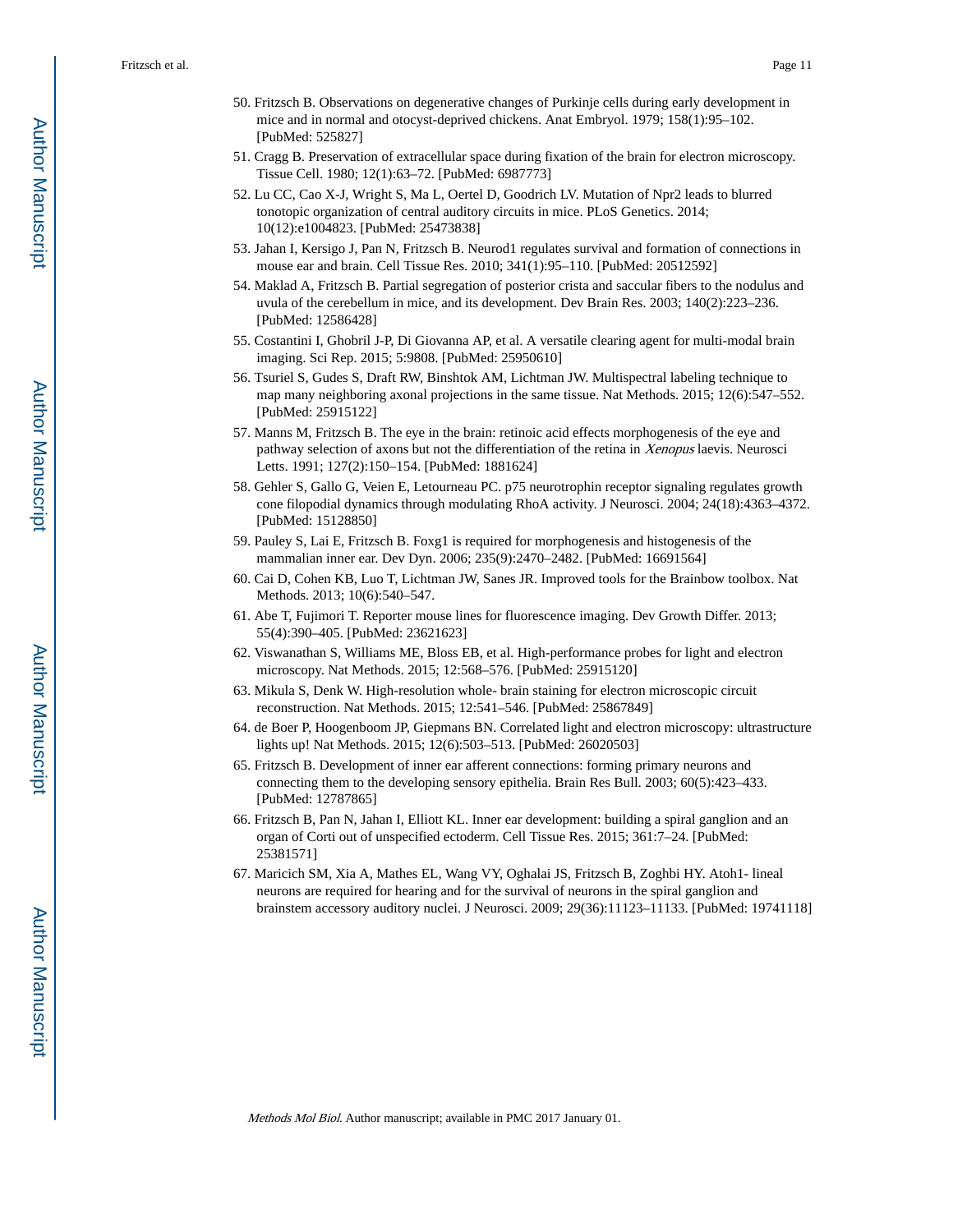

#### **Fig. 1.**

Early growth of afferents and efferents to the ear. Top images (**a**, **b**) show the injection sites of three different lipophilic dyes into the hemisected brainstem of an 11.5-day-old mouse embryo. Green is NeuroVue Jade, red is NeuroVue Orange, blue is NeuroVue Maroon. Square in (**a**) indicates position of (**b**). Note how brainstem (BST) and cerebellar (CB) afferents enter the VIII nerve (arrow in **b**). The whole-mounted ear (**c**, **d**) shows afferents filled from the cerebellum and brainstem (red and green) as well as efferents (blue to extend toward the targets). The higher power image shows the segregation different vestibular ganglion neurons. IVG inferior vestibular ganglion, PC posterior canal crista, S saccule,  $SVG$  superior vestibular ganglion, VII facial nerve,  $r4$  rhombomere 4. Bar indicates 100  $\mu$ m. Modified after [38]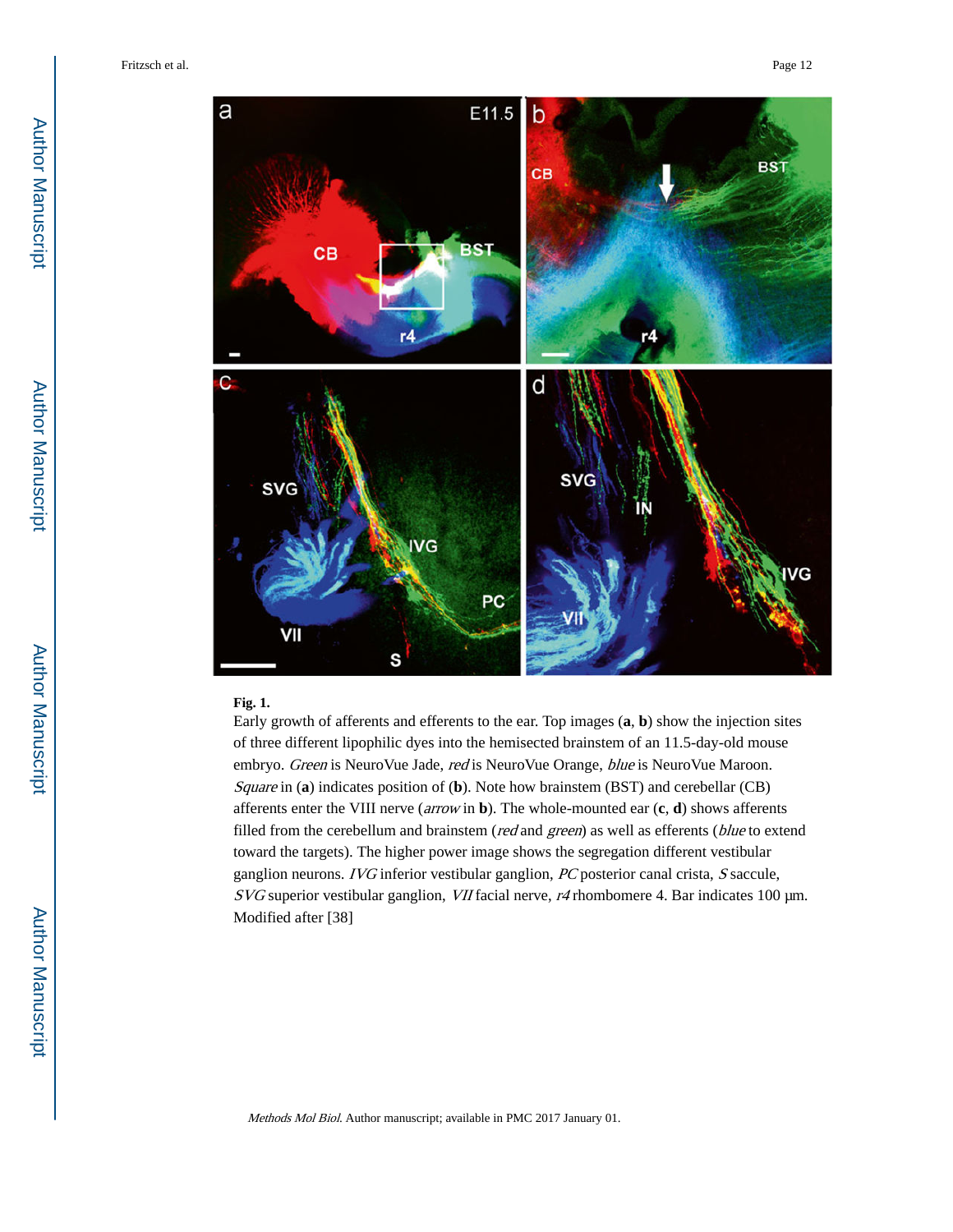

#### **Fig. 2.**

Dye labeling of afferent and efferent fiber to the organ of Corti after central applications to cochlear nuclei (NeuroVue Orange, red) and crossing efferent fibers (NeuroVue Maroon, green). Whole mounted in glycerol and viewed within 1 h after mounting. (**a**, **b**) Single and (**c**, **d**) double labeling of afferents (red) and efferents (green) to the organ of Corti of a newborn mouse. Labeled spiral ganglion neurons (SG) send radial fibers (RF) to reach the IHC region with few fibers expanding to OHC. Efferents form intraganglionic spiral bundle (IGSB), join radial fibers and reach to IHC but only rarely to OHC. Bar = 100 μm in (**a**, **b**, **d**) 10 μm in (**c**). Modified after [23, 29]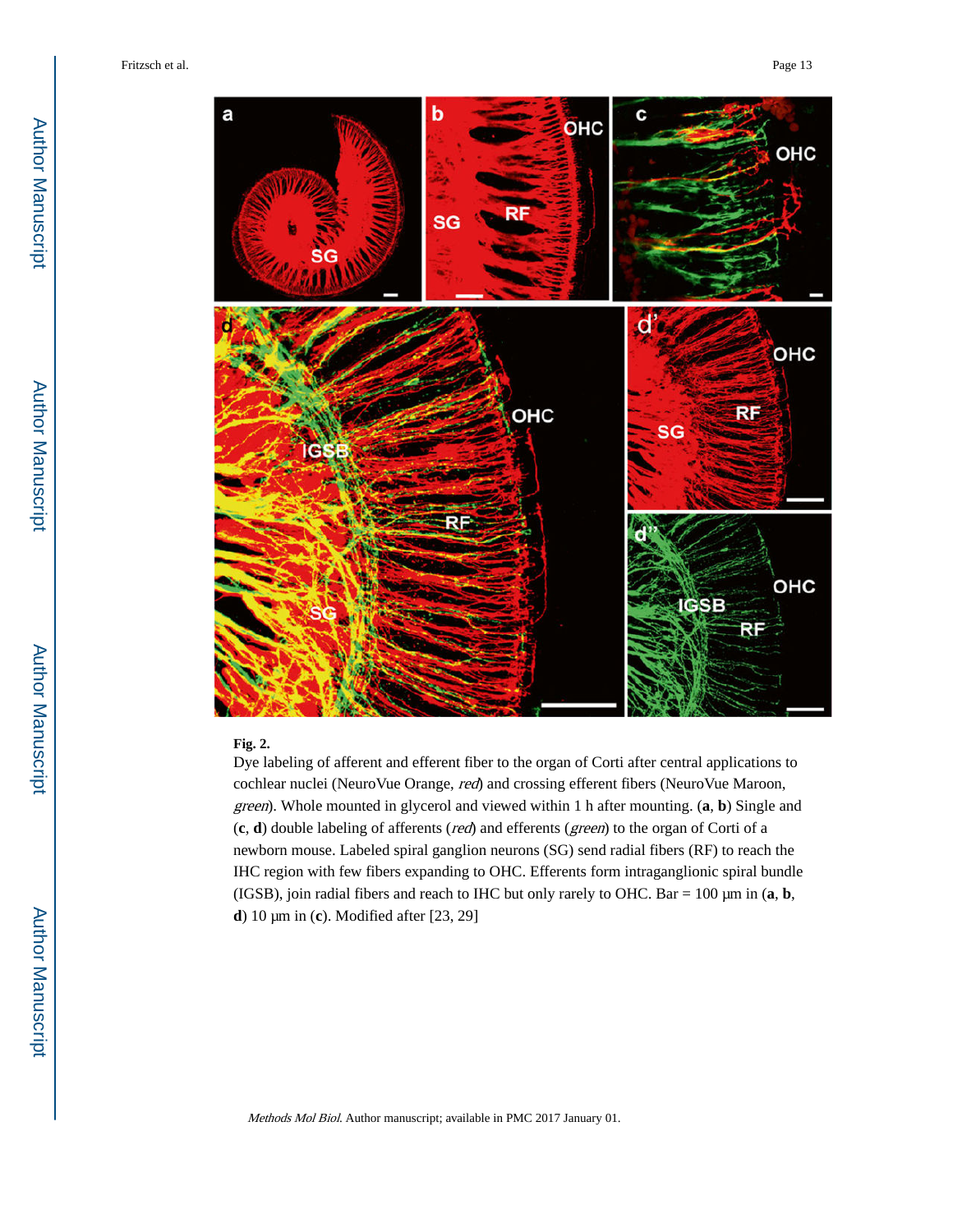

#### **Fig. 3.**

Dye labeling of afferents and efferents using peripheral applications. Two different lipophilic dyes (green, red) (**a**) were inserted next to each other in the dissected apex of a 7-day-old mouse. Note that both *green* and *red* (*arrow*) spiral ganglion cells are labeled next to the injection site (lower right in **a**). Two type II afferents are filled toward the apex before the turn into radial fibers and reach the spiral ganglion neurons (arrow in **a**). (**b**) The higher power image shows the fine branches emanating from type II fibers to reach the area of inner hair cells. Bar equals 100 μm in (**a**), 50 μm in (**b**). Modified after [65]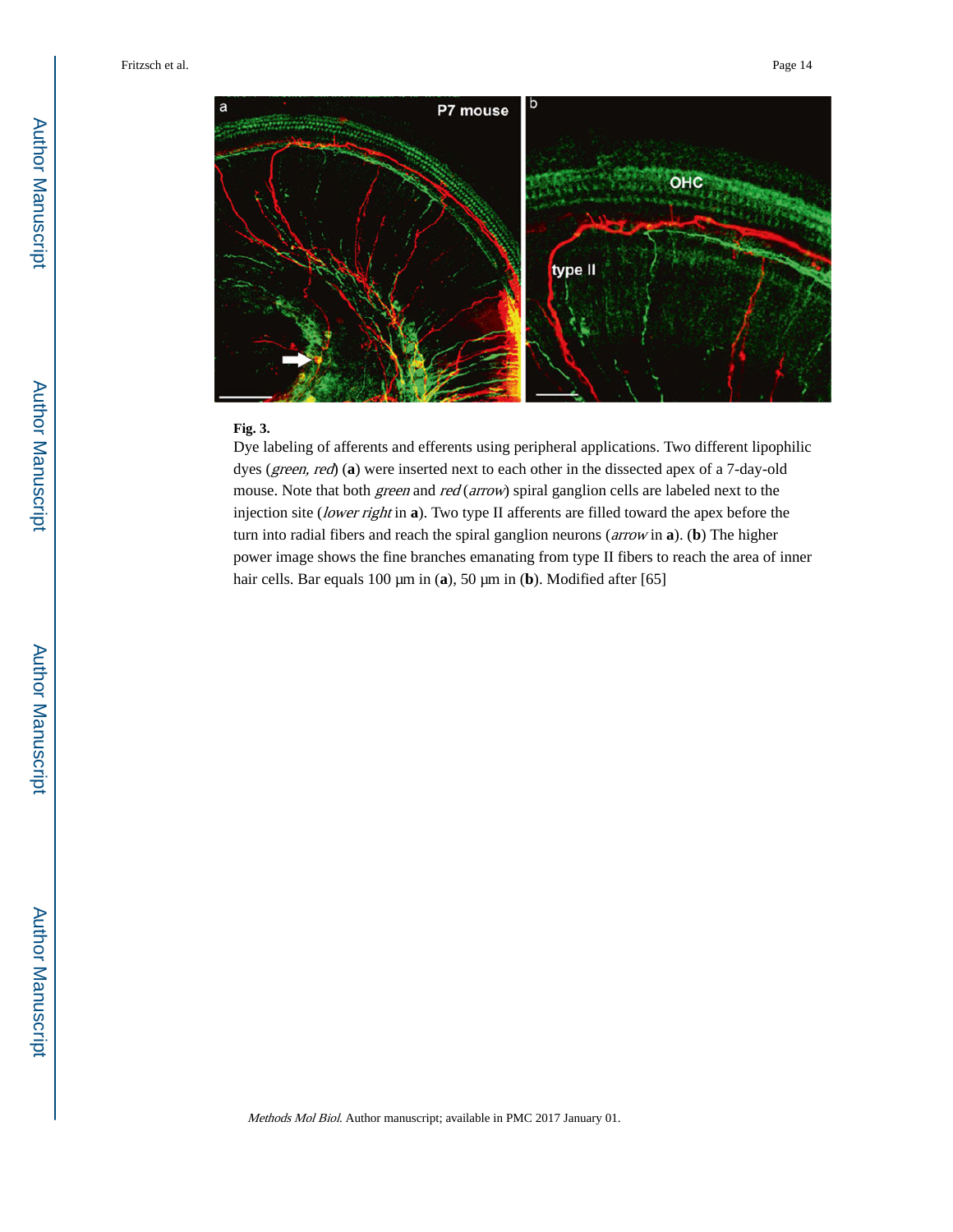

#### **Fig. 4.**

Afferent projections revealed by dextran amine and lipophilic dye tracing. (**a**, **b**) Dextran amine can be used effectively to trace different sensory organ innervation to their CNS target. The axolotl brainstem shows the termination of mandibular (LLMan) and supraorbital (LLSO) afferents in two distinct fascicles that may represent the different hair cell polarity. In contrast, afferents from the electroreceptive ampullary organs terminate overlappingly in the dorsal nucleus (DN). Frogs do not have electroreception and their lateral line projections are segregated from vestibular (Ves) and auditory projections to the dorsolateral auditory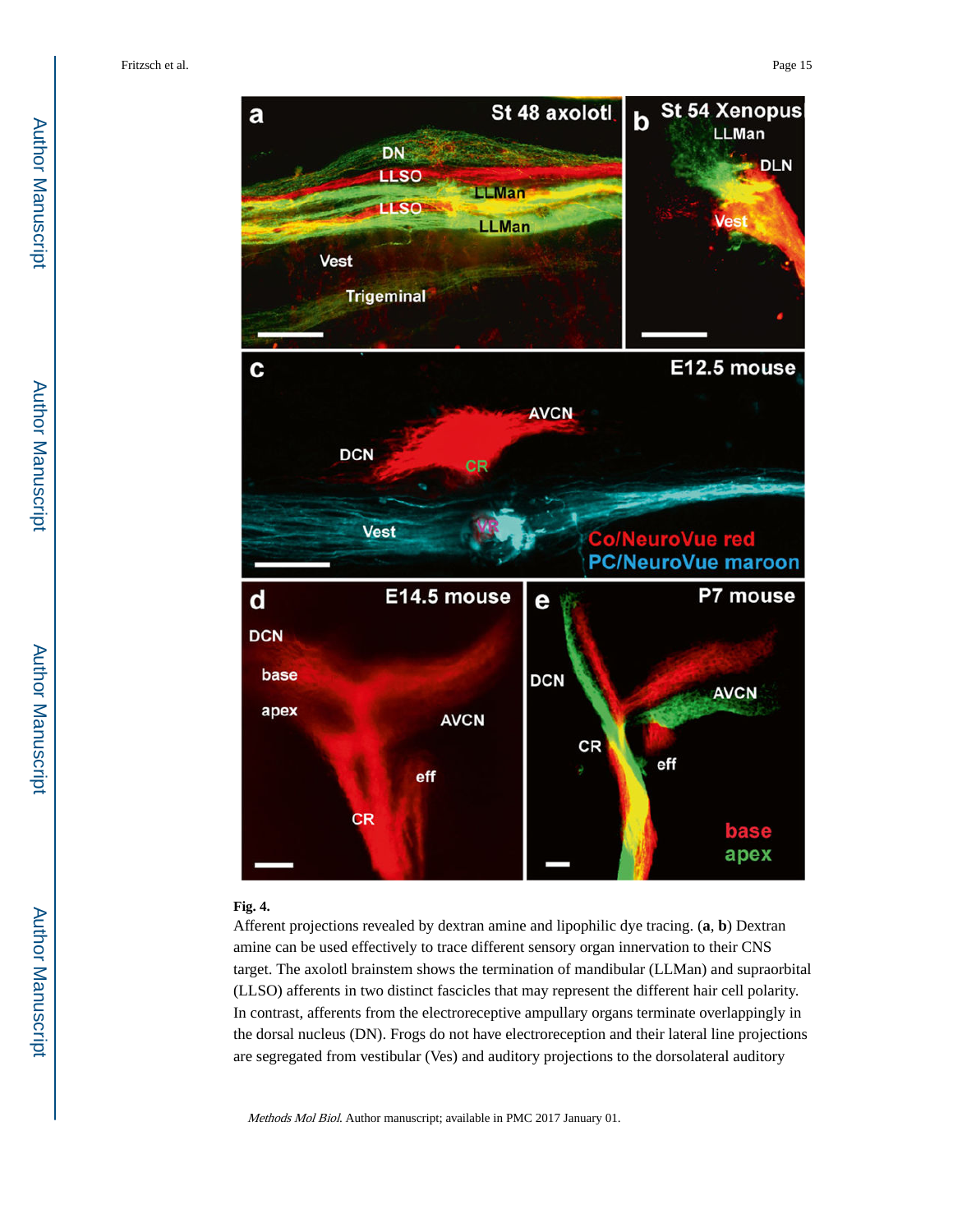nucleus (DLN). (**c**) Inner ear fibers are segregated for the vestibular and cochlear afferents as early as E12.5. (**d**, **e**) Already at E14.5 the basal and apical area of the cochlea project into distinct fascicles, which can also be labeled with different colored dyes. AVCN anteroventral cochlear nucleus, CR cochlear root, eff efferent fibers; DCN dorsal cochlear nucleus, DLN dorsolateral nucleus. Bar equals 100 μm, modified after [35, 66]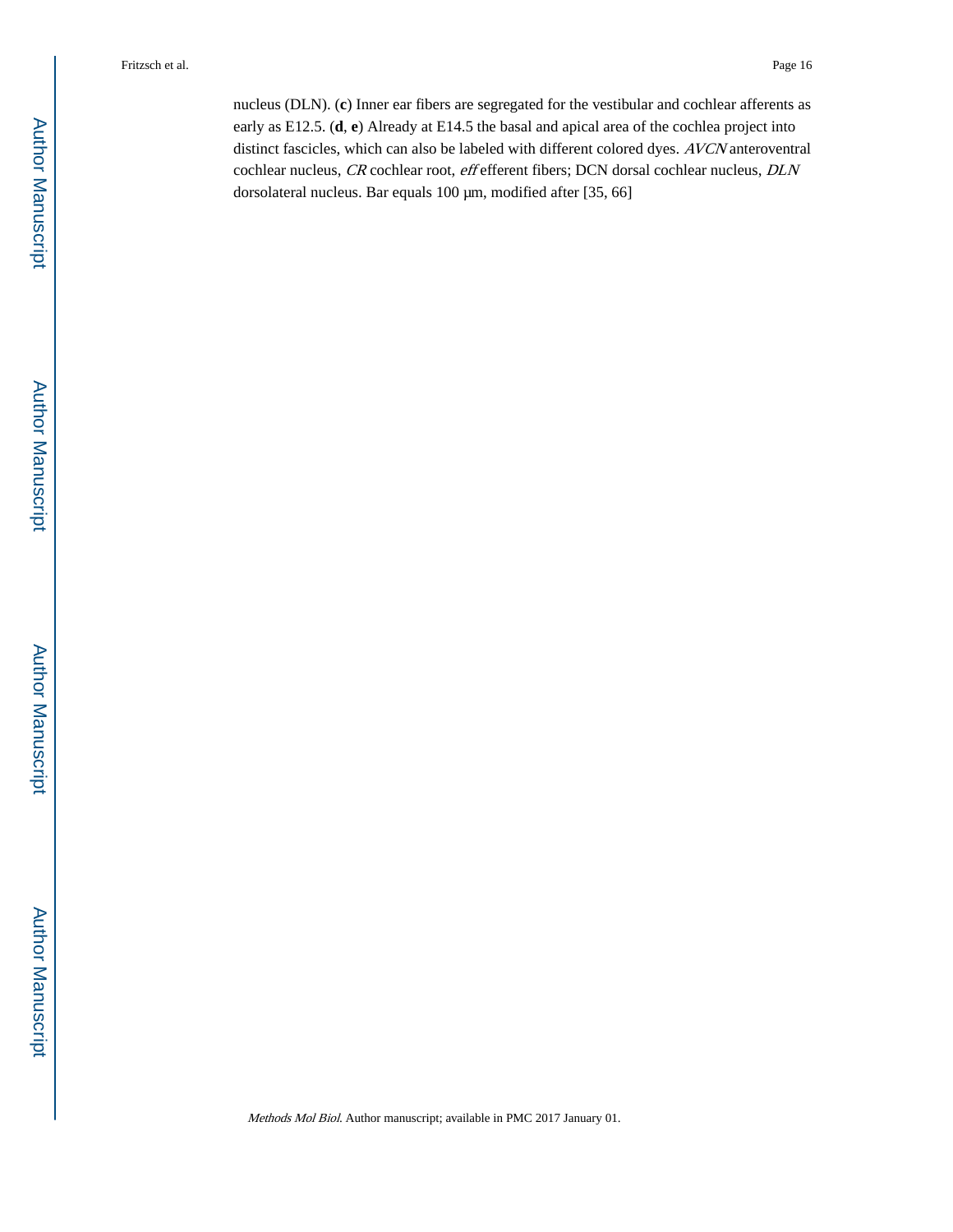

#### **Fig. 5.**

Details of afferents to cochlear nuclei revealed in (**a**, **b**) whole mounts and (**c**, **d**) sections. Lipophilic dyes can reveal the pattern of innervation of cochlear afferents and deviations from normal projections in mutant mice (**a**, **b**) or can be used in vibratome sections (**c**) to show the segregation of basal, apical, and vestibular projections to the cochlear nucleus and the nearby vestibular nucleus. (**d**) Higher magnifications show the Golgi-like filling of afferents beginning to form endbulbs of Held. AVCN anteroventral cochlear nucleus, CR cochlear root, VCN ventral cochlear nucleus, Vest vestibular nucleus, VR vestibular root. Bar equals 100 μm. Modified after [67]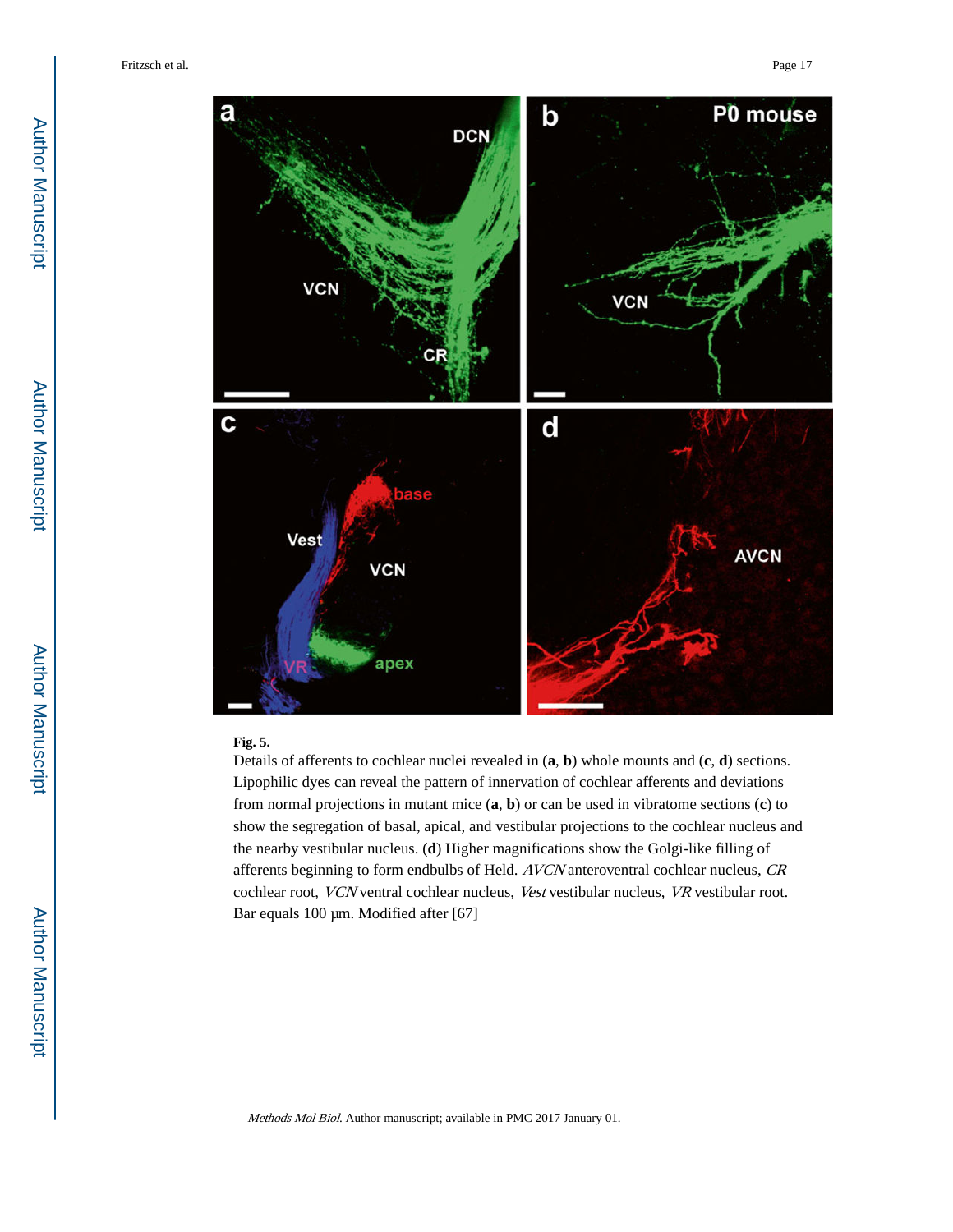

#### **Fig. 6.**

Dye diffusion and six-color labeling of NV-labeled cranial nerve distribution in hindbrain. (**a**) Drawing of how NeuroVue labels neurons. When the dye is added to the neuronal membrane, lipophilic chains on the fluorophore become lodged within the lipid bilayer. Through Brownian motion and diffusion gradients the dye is able to diffuse through the bilayer along the entire neuron. The entire cell can be visualized, because the dyes do not rely on actin or subcellular structures. (**b**) E12.5 mouse showing dye injection sites of NVO (red), NVB (non-fluorescent), and PTIR334 (green) labeling trigeminal (V), facial (VII) and